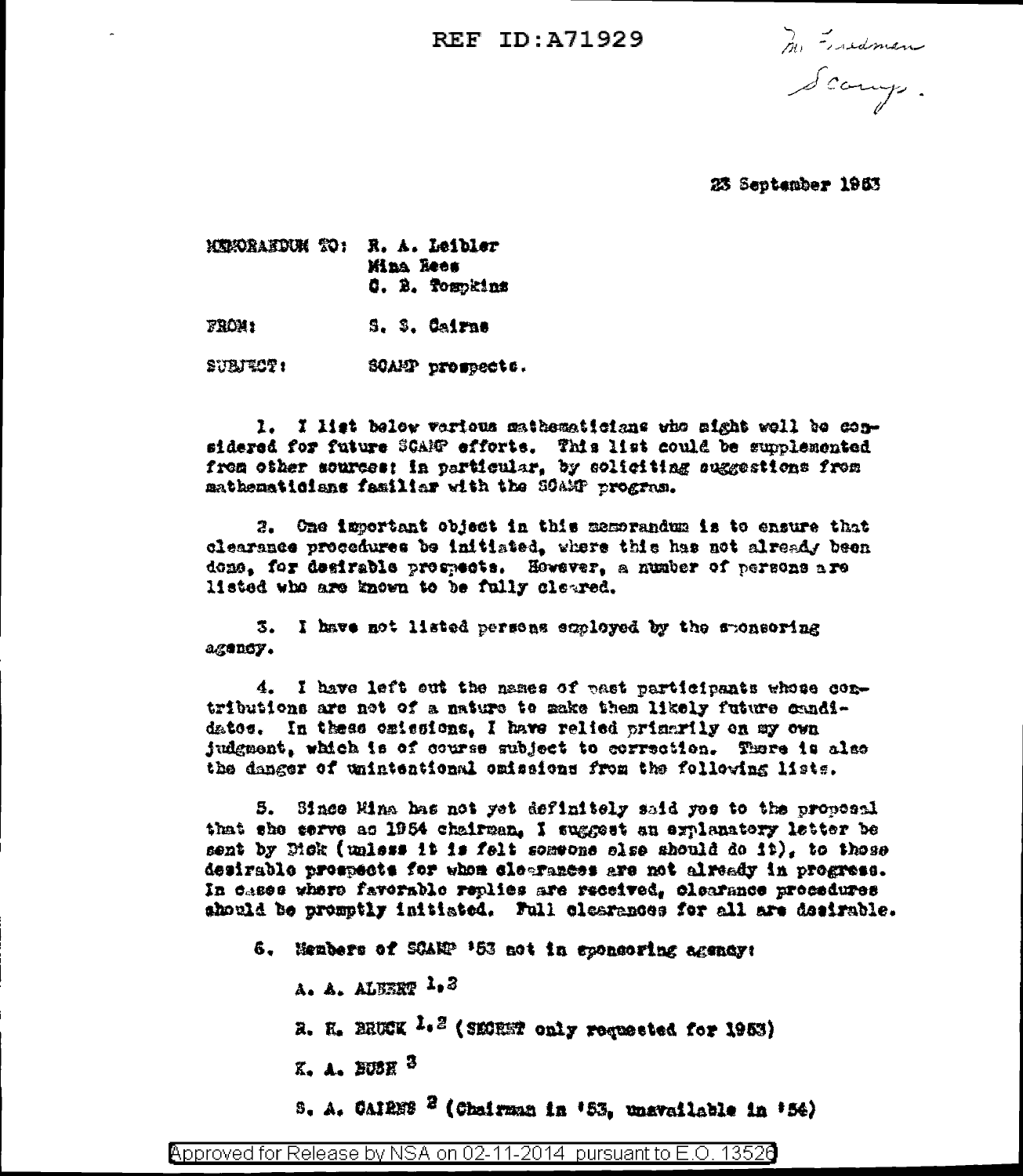REF ID: A71929

**Y. R. OHURGH<sup>3</sup>** R. P. DILWORTH 1 A. M. GLEASON 1.3 2. д. доов 3 D. W. HALL 3 M. HALL 1.3 A. J. HOFFMAN  $^3$  (works for EBS in Washington)  $J.$   $Q.$  KONER  $3$ MORRIS MEWHAN <sup>3</sup> (vorks for HBS in Wachington) L. J. PAIGE  $\frac{1}{2}$  (Exec. Sec'y in '53, unavailable for '54) GORDON PALL 1 1. A. PIERCE <sup>3</sup> (attitude toward classified work should be ascertained) A. E. ROBARTS 1 C. B. TOMPKING  $\lambda_0$ <sup>2</sup> (highly desirable as deputy for computing) J. J. WOLF (assisted in programming toward end of session) 7. Recommended administrators for SCAMP '54: Hina Boot, Chairman J. D. Swift, Executive Secretary C. B. Tompkins, Supervicer of Computing (or deputy for computing or some much title)

Computing acsistants are also needed to help with programming, coding and advice to participants on commutational procedures. A secretery who can take dictation is probably desirable. The above should be cleared to some level as should the project director. lecal security officer, a multilith operator and perhaps some SWAC conguter personnel.

1 Clearly valuable as participant in 1953. Neter

 $\chi$ 

- 3. On sponsor's list of prospects for mathematics panel.
- 8. Contributions in '53 should be reviewed and opinions of others (perhaps Campaigne, Gleasen, N. Hall, Leibler, Paige, Tompkins, etc.) sought before deciding an future utilization.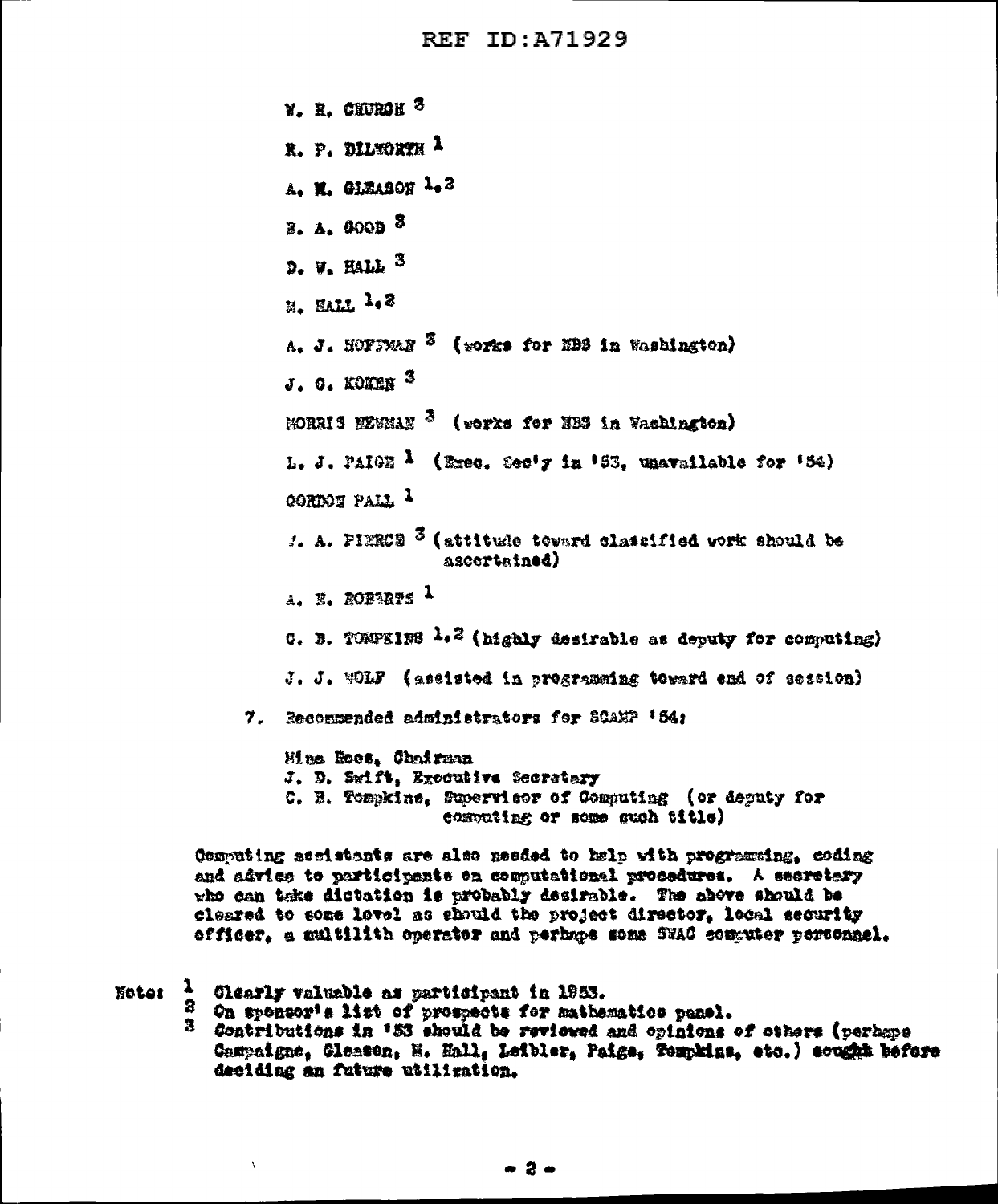8. Other prospects: BAVID BLACKWRLL 8.4 TRUMAN BOTTS <sup>4</sup> (useful in 1952) 0. W. BEOMN 4 (probably unavailable, vorks for International Telemeter Corporation) H. A. OTRSOHICK<sup>4</sup> G. A. ESELUND<sup>4</sup> (participated in 1952) ollager wine 4 R. D. JAKES B. W. JOHNS (suggested by A. A. Albert) **MARK KAO 2.4**  $v_{\rm L}$  L. KLEE  $4$ SAUNDERS NacLANE 4  $\overline{x}$ .  $\overline{x}$ . MOTSE 4 JOHN NASH<sup>4</sup>  $JOEE$  von NEUMARY  $2.4$ S. PEELIS (suggested by A. A. Albert) H. P. ROBERPSON 2.4 **H. J. RYSER 4** E. SPANINE (suggested by A. A. Albert) D. C. SPENDER  $4$  (I doubt that he can be interested) **M. H. STOKE** A. W. TUGKER 4

Approached for '53 but not available. 医心型监督